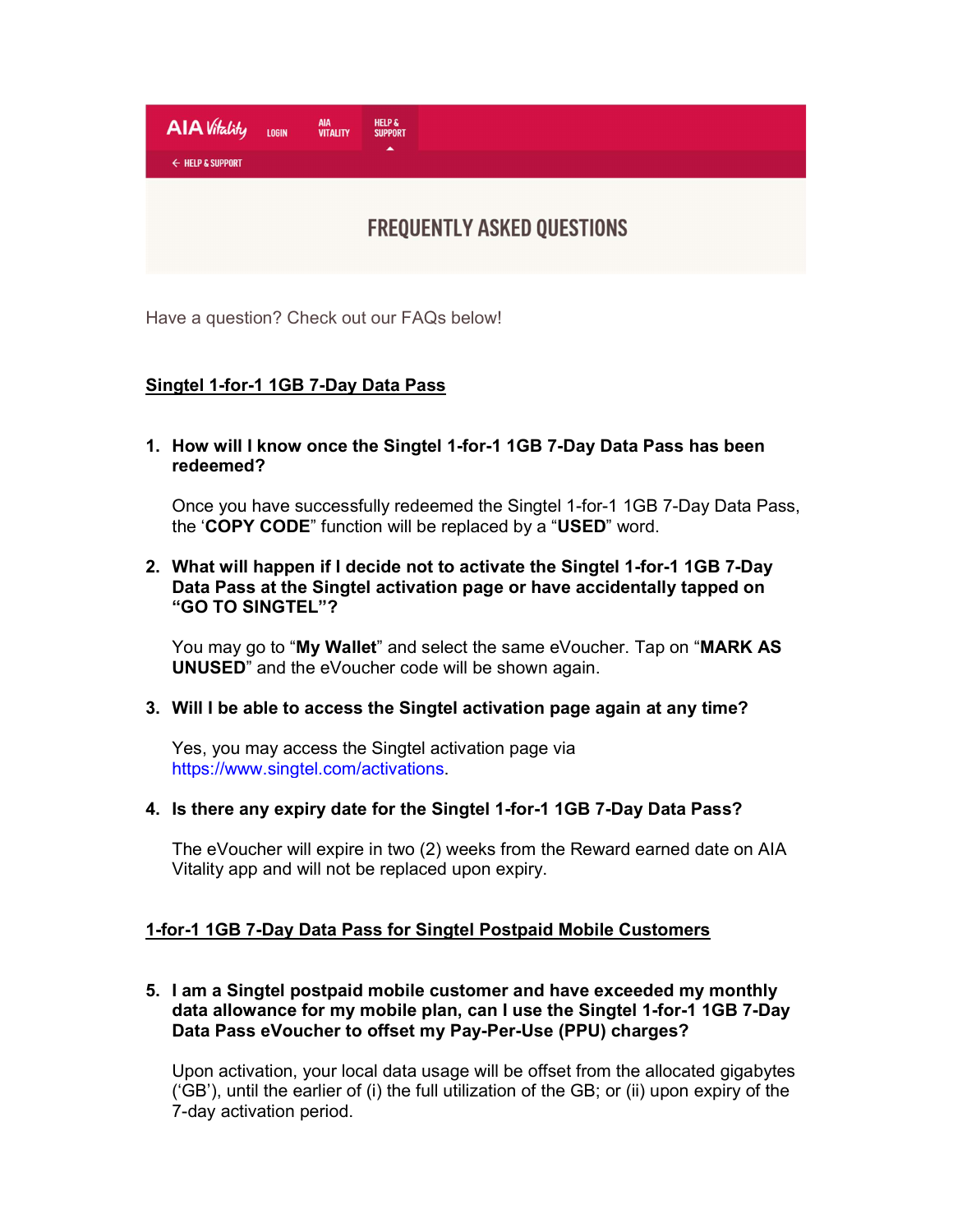Any Pay-Per-Use (PPU) charges that had been incurred prior to activation continue to apply and this voucher cannot be used to offset charges already incurred. Please note that upon exceeding the free 1GB data provided or upon expiry of the Data Pass, whichever comes earlier, you will still be liable for any PPU charges if you exceed your monthly bundled data limits.

6. As a Singtel Circle customer, I benefit from free unlimited local data on Sundays. When I have an activated Singtel 1-for-1 1GB 7-Day Data Pass, will I continue to enjoy free unlimited local data or will the data usage be counted from the Data Pass?

As a Singtel Circle customer, you will continue to enjoy free local data on Sundays and will not use up any data from your Data Pass on that day.

## 7. This month is my birthday month and I have been given a free 1GB Birthday treat from Singtel. Should I have an activated Data Pass, will my Data Pass be used up before my free 1GB Birthday Treat?

Mobile data from the Singtel 1-for-1 1GB 7-Day Data Pass will be used up first before the free 1GB Birthday Treat.

## Singtel ReadyRoam 1GB 7-Day Malaysia Plan

#### 8. How can I check my data usage consumption?

You can check via the following channels:

| <b>Channels</b>                                         | Location  |
|---------------------------------------------------------|-----------|
| My Singtel app > Roaming                                | Singapore |
| Dial *7626 and select '11' (My DataRoam Settings) > '1' |           |
| (View Usage)                                            |           |
| Dial *100# and reply to the option stating "DataRoam    | While     |
| Settings" > Select '2' (View Usage)                     | overseas  |
| My Singtel app > Roaming                                |           |
| SMS "7626' to 3333, and select '11' (My DataRoam        |           |
| Settings) > '1' (View Usage)                            |           |

In addition, you will receive SMS alerts upon utilising 80% and 100% of your ReadyRoam 1GB 7-Day Malaysia plan. You can set the alert settings via My Singtel app > Roaming. Another 1GB of data will be provisioned automatically at S\$5, GST taxable at 0%, when you have fully utilised data within your current plan's validity period.